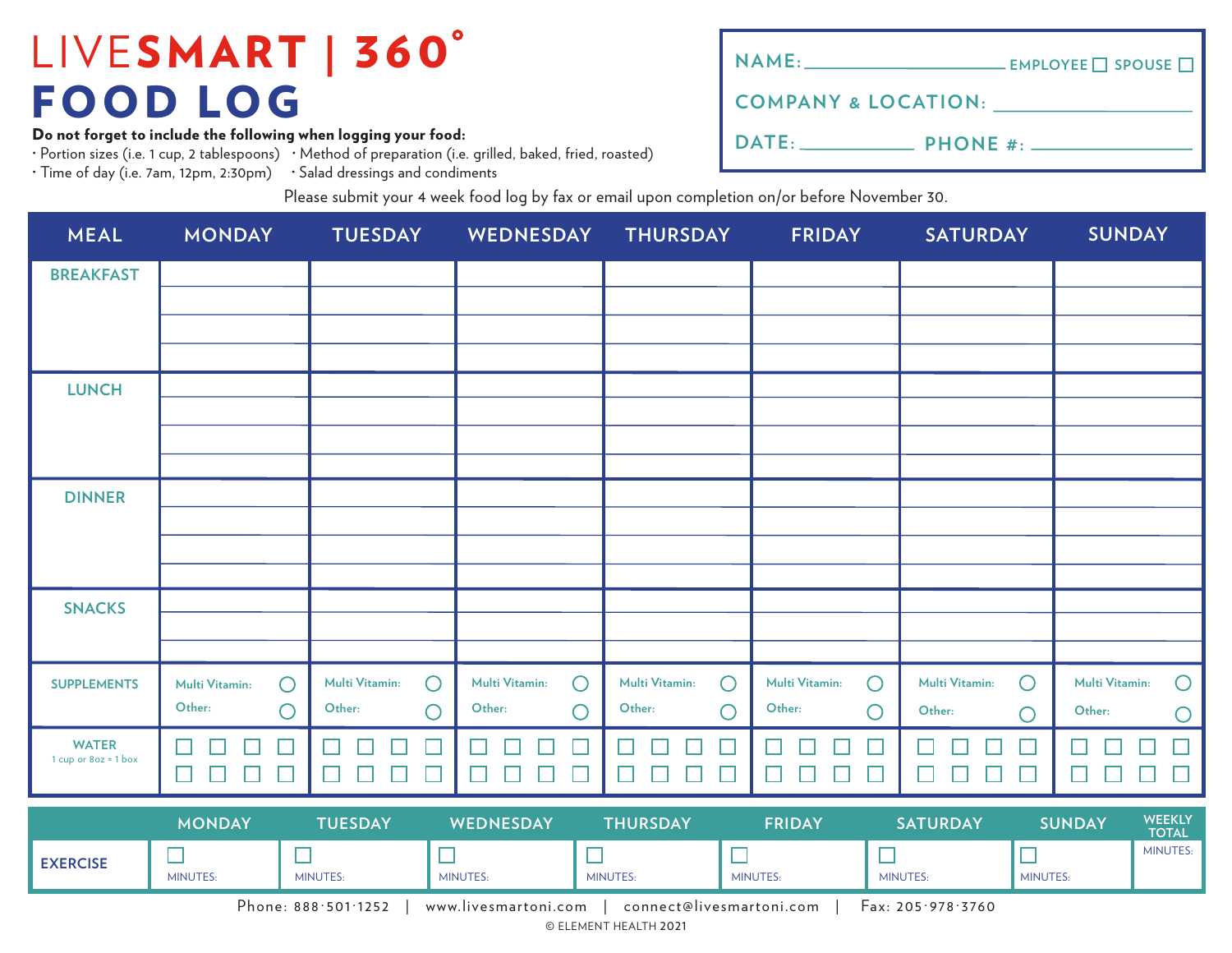Do not forget to include the following when logging your food:

· Portion sizes (i.e. 1 cup, 2 tablespoons) · Method of preparation (i.e. grilled, baked, fried, roasted)

· Time of day (i.e. 7am, 12pm, 2:30pm) · Salad dressings and condiments

| <b>WEEK 2:</b> |  |
|----------------|--|
|                |  |
|                |  |

Please submit your 4 week food log by fax or email upon completion on/or before November 30.

| <b>MEAL</b>                            | <b>MONDAY</b>                         | <b>TUESDAY</b>                      | <b>WEDNESDAY</b>             | <b>THURSDAY</b>              | <b>FRIDAY</b>                | <b>SATURDAY</b>              | <b>SUNDAY</b>                   |
|----------------------------------------|---------------------------------------|-------------------------------------|------------------------------|------------------------------|------------------------------|------------------------------|---------------------------------|
| <b>BREAKFAST</b>                       |                                       |                                     |                              |                              |                              |                              |                                 |
|                                        |                                       |                                     |                              |                              |                              |                              |                                 |
|                                        |                                       |                                     |                              |                              |                              |                              |                                 |
| <b>LUNCH</b>                           |                                       |                                     |                              |                              |                              |                              |                                 |
|                                        |                                       |                                     |                              |                              |                              |                              |                                 |
|                                        |                                       |                                     |                              |                              |                              |                              |                                 |
| <b>DINNER</b>                          |                                       |                                     |                              |                              |                              |                              |                                 |
|                                        |                                       |                                     |                              |                              |                              |                              |                                 |
|                                        |                                       |                                     |                              |                              |                              |                              |                                 |
| <b>SNACKS</b>                          |                                       |                                     |                              |                              |                              |                              |                                 |
|                                        |                                       |                                     |                              |                              |                              |                              |                                 |
| <b>SUPPLEMENTS</b>                     | Multi Vitamin:<br>$\bigcirc$          | <b>Multi Vitamin:</b><br>$\bigcirc$ | Multi Vitamin:<br>$\bigcirc$ | $\bigcirc$<br>Multi Vitamin: | Multi Vitamin:<br>$\bigcirc$ | $\bigcirc$<br>Multi Vitamin: | Multi Vitamin:<br>$\bigcirc$    |
|                                        | Other:<br>$\bigcirc$                  | Other:<br>$\bigcirc$                | Other:<br>$\bigcirc$         | Other:<br>$\bigcirc$         | Other:<br>$\bigcirc$         | Other:<br>$\bigcirc$         | Other:<br>O                     |
| <b>WATER</b><br>1 cup or $8oz = 1$ box | $\mathbf{I}$<br>$\Box$<br>$\Box$<br>□ | $\Box$<br>$\Box$<br>$\Box$          | ┓<br>П<br>$\Box$<br>$\Box$   | I.<br>$\Box$<br>$\Box$<br>⊔  | $\Box$<br>$\Box$<br>□        | ш<br>$\Box$<br>$\Box$<br>□   | $\Box$<br>$\Box$                |
|                                        | <b>NONIDAM</b>                        | $T11000 \ \text{A}$                 | <b>WEDNECDAM</b>             | TIIIORAY                     | <b>FRIRAM</b>                | <b>CATUDDAM</b>              | <b>WEEKIY</b><br><b>CURINAM</b> |

|                                                                                                | <b>MONDAY</b>   | <b>TUESDAY</b> | WEDNESDAY       | <b>THURSDAY</b> | <b>FRIDAY</b>   | <b>SATURDAY</b> | <b>SUNDAY</b>   | <b>WEEKLY</b><br><b>TOTAL</b> |  |  |
|------------------------------------------------------------------------------------------------|-----------------|----------------|-----------------|-----------------|-----------------|-----------------|-----------------|-------------------------------|--|--|
| <b>EXERCISE</b>                                                                                | <b>MINUTES:</b> | MINUTES:       | <b>MINUTES:</b> | <b>MINUTES:</b> | <b>MINUTES:</b> | MINUTES:        | <b>MINUTES:</b> | <b>MINUTES:</b>               |  |  |
| Phone: $888.501.1252$<br>Fax: 205.978.3760<br>connect@livesmartoni.com<br>www.livesmartoni.com |                 |                |                 |                 |                 |                 |                 |                               |  |  |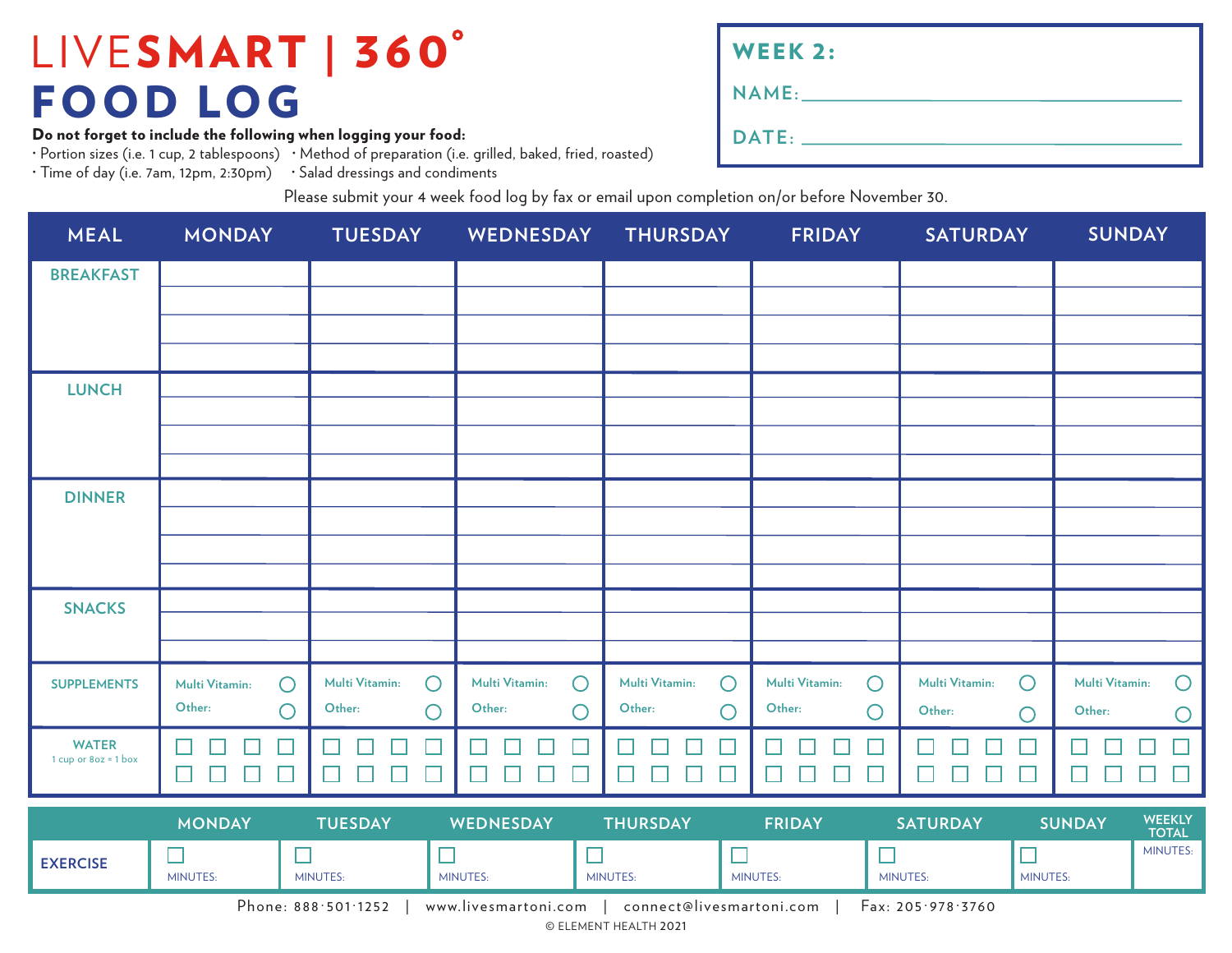Do not forget to include the following when logging your food:

· Portion sizes (i.e. 1 cup, 2 tablespoons) · Method of preparation (i.e. grilled, baked, fried, roasted)

· Time of day (i.e. 7am, 12pm, 2:30pm) · Salad dressings and condiments

| <b>WEEK 3:</b> |
|----------------|
| NAME:          |
| DATE:          |

Please submit your 4 week food log by fax or email upon completion on/or before November 30.

| <b>MEAL</b>                          | <b>MONDAY</b>                          | <b>TUESDAY</b>                         | WEDNESDAY                           | <b>THURSDAY</b>                        | <b>FRIDAY</b>                          | <b>SATURDAY</b>                        | <b>SUNDAY</b>                |
|--------------------------------------|----------------------------------------|----------------------------------------|-------------------------------------|----------------------------------------|----------------------------------------|----------------------------------------|------------------------------|
| <b>BREAKFAST</b>                     |                                        |                                        |                                     |                                        |                                        |                                        |                              |
|                                      |                                        |                                        |                                     |                                        |                                        |                                        |                              |
|                                      |                                        |                                        |                                     |                                        |                                        |                                        |                              |
| <b>LUNCH</b>                         |                                        |                                        |                                     |                                        |                                        |                                        |                              |
|                                      |                                        |                                        |                                     |                                        |                                        |                                        |                              |
|                                      |                                        |                                        |                                     |                                        |                                        |                                        |                              |
| <b>DINNER</b>                        |                                        |                                        |                                     |                                        |                                        |                                        |                              |
|                                      |                                        |                                        |                                     |                                        |                                        |                                        |                              |
|                                      |                                        |                                        |                                     |                                        |                                        |                                        |                              |
| <b>SNACKS</b>                        |                                        |                                        |                                     |                                        |                                        |                                        |                              |
|                                      |                                        |                                        |                                     |                                        |                                        |                                        |                              |
| <b>SUPPLEMENTS</b>                   | Multi Vitamin:<br>$\bigcirc$<br>Other: | Multi Vitamin:<br>$\bigcirc$<br>Other: | Multi Vitamin:<br>$\circ$<br>Other: | Multi Vitamin:<br>$\bigcirc$<br>Other: | $\bigcirc$<br>Multi Vitamin:<br>Other: | Multi Vitamin:<br>$\bigcirc$<br>Other: | Multi Vitamin:<br>$\bigcirc$ |
|                                      | $\bigcirc$                             | O                                      | $\bigcirc$                          | $\bigcirc$                             | $\bigcirc$                             | $\bigcirc$                             | Other:<br>$\bigcirc$         |
| <b>WATER</b><br>1 cup or 8oz = 1 box | $\mathcal{L}$<br>$\Box$<br>L<br>H<br>⊔ | H<br>ப<br>L<br>L                       | $\Box$<br>$\mathbf{L}$<br>×.        | $\Box$<br>⊔<br>H<br>L                  | $\Box$<br>Ш<br>$\mathbf{L}$            | $\Box$<br>┙<br>L<br>H                  | $\Box$<br>$\Box$             |
|                                      | <b>MONDAY</b>                          | <b>TUESDAY</b>                         | WEDNESDAY                           | <b>THURSDAY</b>                        | <b>FRIDAY</b>                          | <b>SATURDAY</b>                        | WEEKLY<br><b>SUNDAY</b>      |

|                 | MONDAY          | TUESDAY  | <b>WEDNESDAY</b> | THURSDAY        | <b>FRIDAY</b>   | SATURDAY                                                                        | <b>ISUNDAY</b> | <b>VYEENLI</b><br><b>TOTAL</b> |
|-----------------|-----------------|----------|------------------|-----------------|-----------------|---------------------------------------------------------------------------------|----------------|--------------------------------|
| <b>EXERCISE</b> | <b>MINUTES:</b> | MINUTES: | MINUTES:         | <b>MINUTES:</b> | <b>MINUTES:</b> | MINUTES:                                                                        | MINUTES:       | <b>MINUTES:</b>                |
|                 | $\sim$ $\sim$   |          |                  |                 | $-$             | the contract of the contract of the contract of the contract of the contract of |                |                                |

Phone: 888·501·1252 | www.livesmartoni.com | connect@livesmartoni.com | Fax: 205·978·3760